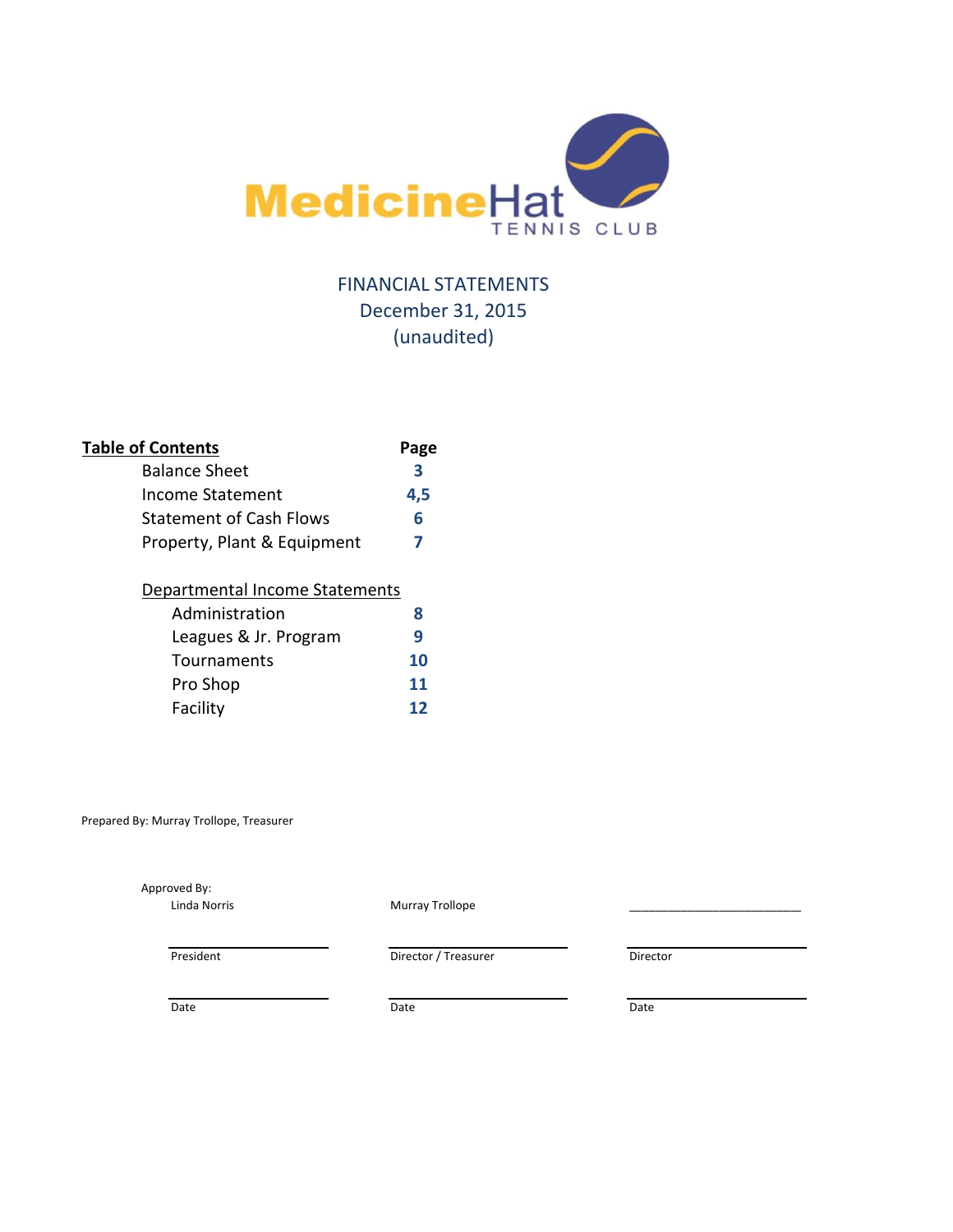## **Our Membership**





| <b>TOTAL MEMBERSHIPS</b> | 2012 | 2013 | 2014           | 2015 | Y/Y Change |
|--------------------------|------|------|----------------|------|------------|
| Adult                    | 57   | 76   | 66             | 87   | 32%        |
| Couples (x2)             | 56   | 70   | 80             | 90   | 13%        |
| Junior                   | 61   | 93   | 93             | 89   | $-4%$      |
| Student                  | 11   | 19   | 14             | 10   | $-29%$     |
| Senior                   | 11   | 5    | $\overline{4}$ | 6    | 50%        |
|                          |      |      |                |      |            |
| <b>TOTAL</b>             | 196  | 263  | 257            | 282  |            |
|                          |      |      |                |      |            |
| Growth                   |      | 34%  | $-2%$          | 10%  |            |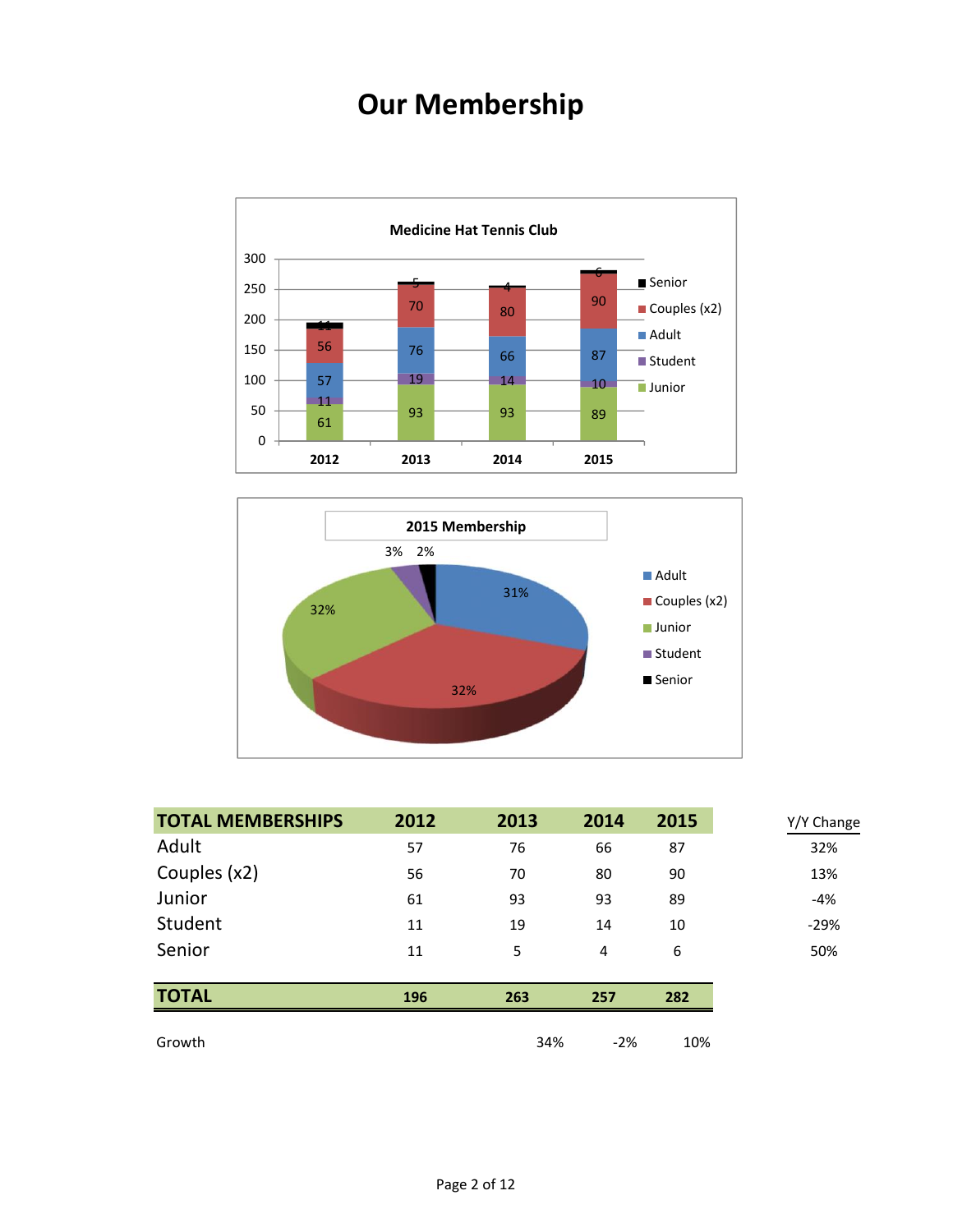

## **Balance Sheet As at December 31, 2015**

|                                                    | 2015       | 2014            | 2013       |
|----------------------------------------------------|------------|-----------------|------------|
| <b>Current Assets</b>                              |            |                 |            |
| Cash - General                                     | 22,569     | 39,371          | 14,391     |
| Term Deposits - General                            | 0          | 15,540          | 15,421     |
| Cash - MHTC Sustainability Reserve                 | 3,957      | 1,382           | 0          |
| Cash - Casino                                      | 32,781     | 26,706          | 32,027     |
| Funds on deposit w/ CMH                            | 17,651     | 16,151          | 14,251     |
| <b>Total Cash</b>                                  | 76,957     | 99,150          | 76,089     |
| Casino Revenue - Receivable                        | 0          | 17,000          | 0          |
| <b>GST Receivable</b>                              | 0          | 0               | 344        |
| <b>Total Current Assets</b>                        | 76,957     | 116,150         | 76,433     |
| Property, Plant & Equipment - (note 1)             |            |                 |            |
| PP&E - Member Funded                               | 145,629    | 145,529         | 142,279    |
| Accum. Amortization - Member Funded                | $-73,426$  | $-65,544$       | $-58,447$  |
| Net Book Value - Member Funded                     | 72,203     | 79,985          | 83,832     |
| PP&E - Contributed                                 | 406,403    | 343,670         | 344,575    |
| Accum. Amortization - Contributed                  | $-201,602$ | $-180,841$      | $-162,257$ |
| Net Book Value - Contributed                       | 204,801    | 162,829         | 182,318    |
| <b>Total Property, Plant &amp; Equipement</b>      | 277,004    | 242,814         | 266,150    |
| <b>TOTAL ASSETS</b>                                | 353,962    | 358,964         | 342,583    |
|                                                    |            |                 |            |
| <b>Liabilities</b>                                 |            |                 |            |
| <b>Accounts Payable</b><br>Deferred Revenue - CFEP | 294<br>0   | 2,495<br>28,555 | 2,879<br>0 |
| Long Term Liabilities                              | 0          | 0               | 0          |
|                                                    |            |                 |            |
| <b>Total Liabilities</b>                           | 294        | 31,050          | 2,879      |
| <b>Equity</b>                                      |            |                 |            |
| Contributed Equity in Capital Assets               | 204,801    | 162,829         | 182,318    |
| Members Equity in Capital Assets                   | 72,203     | 79,985          | 83,832     |
| <b>Retained Earnings</b>                           | 76,663     | 85,100          | 73,554     |
| <b>Total Equity</b>                                | 353,668    | 327,914         | 339,704    |
| <b>TOTAL LIABILITIES &amp; EQUITY</b>              | 353,962    | 358,964         | 342,583    |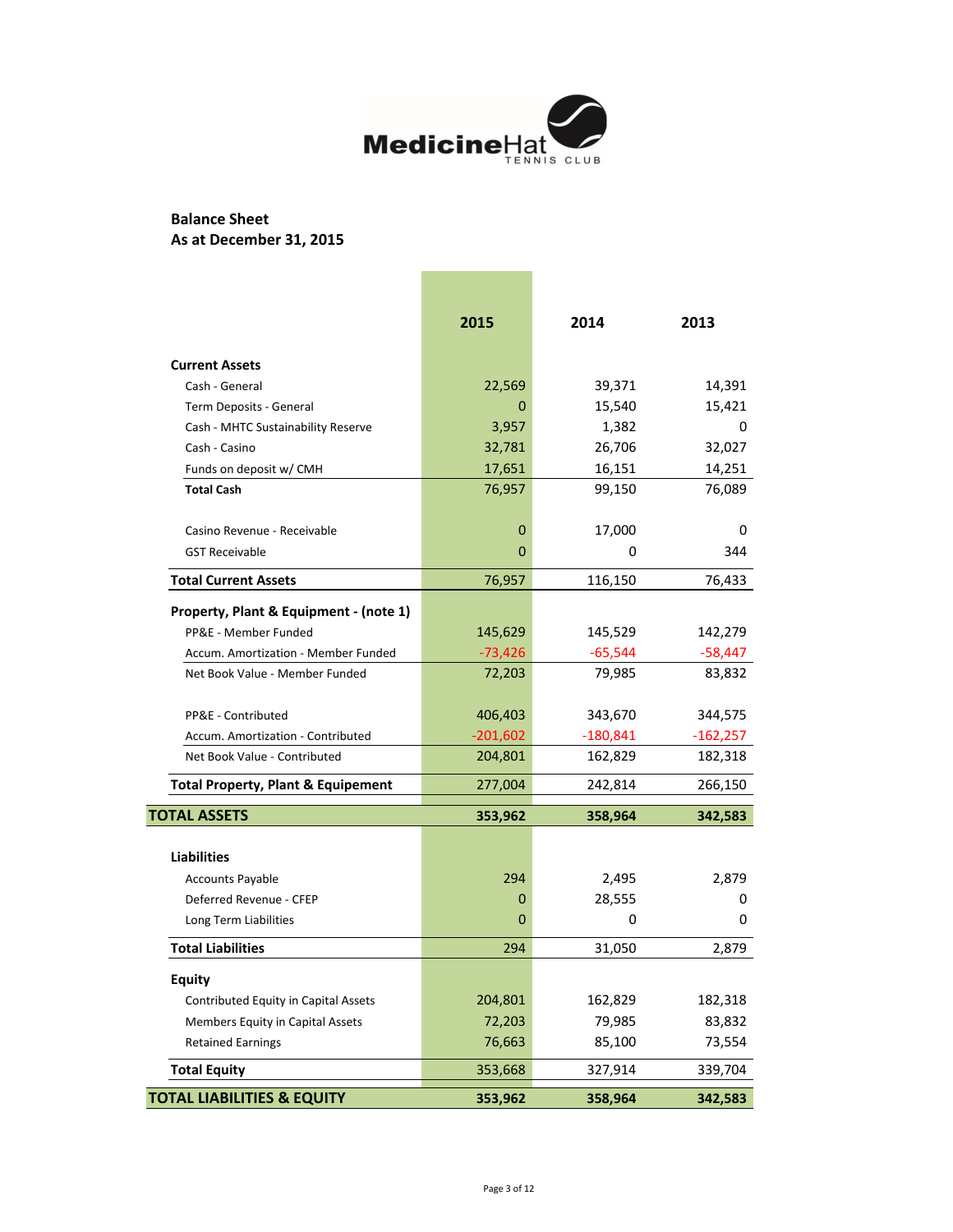

## **Income Statement For the Period Ended December 31, 2015**

|                                        | 2015     | 2014   | 2013         |  |
|----------------------------------------|----------|--------|--------------|--|
| <b>REVENUE</b>                         |          |        |              |  |
| <b>Sales Revenue</b>                   |          |        |              |  |
| Memberships                            | 23,110   | 20,815 | 19,490       |  |
| <b>Tournament Fees</b>                 | 5,590    | 5,455  | 5,705        |  |
| League Fees                            | 665      | 790    | 415          |  |
| <b>Lesson Fees</b>                     | 1,670    | 1,740  | 1,290        |  |
| <b>Concesssion Sales</b>               | 135      | 177    | 480          |  |
| <b>Banquet Revenue</b>                 | 1,500    | 1,600  | 2,120        |  |
| <b>Raffles &amp; Silent Auction</b>    | 1,955    | 1,385  | 1,232        |  |
| <b>Merchandise Sales</b>               | 415      | 80     | 438          |  |
| Miscellaneous                          | 0        | 124    | 18           |  |
| <b>Total Sales Revenue</b>             | 35,040   | 32,166 | 31,188       |  |
| <b>Third Party Contributions</b>       |          |        |              |  |
| Casino Revenue - AGLC                  | 85       | 18,836 | 19,089       |  |
| <b>Municipal Funding</b>               | $\Omega$ | 0      | $\Omega$     |  |
| Provincial Funding - CFEP              | 53,740   | 0      | 10,000       |  |
| <b>Federal Funding</b>                 |          | 0      | <sup>0</sup> |  |
| Sponsorship Revenue                    | 2,500    | 1,500  | 1,500        |  |
| <b>Donations</b>                       | 2,300    | 2,740  | 7,275        |  |
| <b>Total Third Party Contributions</b> | 58,625   | 23,076 | 37,864       |  |
| <b>TOTAL REVENUE</b>                   | 93,665   | 55,242 | 69,052       |  |